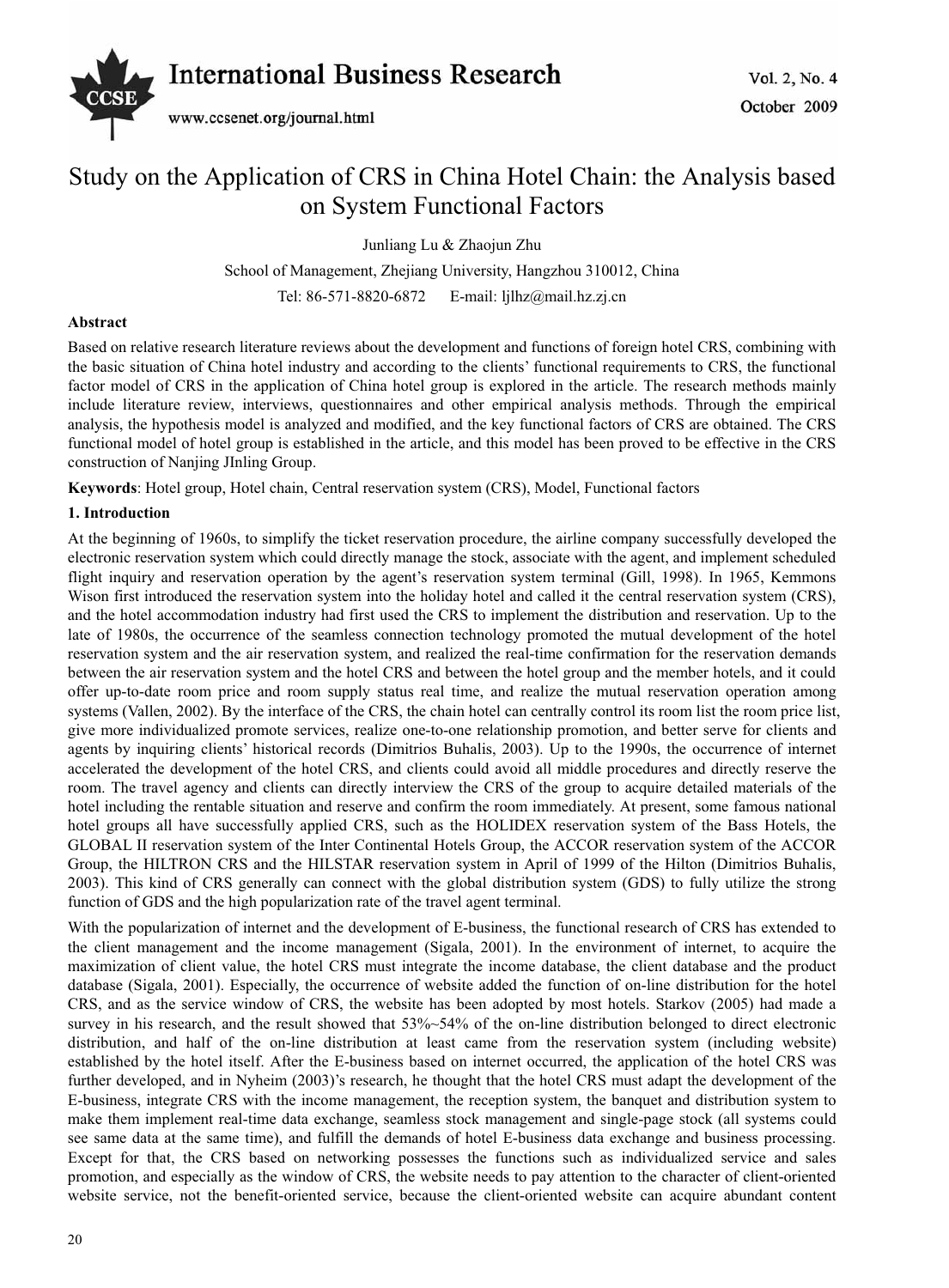supports such as effective reservation, dummy room, interactive route map and figured interface (Lanz & Shapiro, 2004).

At present, many international hotel groups have completely integrated CRS with the internet world, because the tourism or the reservation about the tourism is one of largest commercial applications of internet (Leong, 2003). Only in US, the income of tourism reservation had increased from 46 billion dollars in 2003 to 54 billion dollars in 2004, and this number is predicted to be 91 billion dollars or one third of the total tourism consumption in 2009, and the reservation of the hotel group CRS system occupied quite big proportion (McGann, 2005). In China, up to the late of 2007, there were 13583 state grade hotels, and the collectivized rate of hotel had exceeded 17%, and in recent years, the hotel collectivization is increasing, but only a few Chinese hotel groups have CRM. Though the management staffs of the hotels have realized the function of CRS in the management, but there is no one mature CRS in China up to now. The China hotel industry in the collectivized development is competing with the internal hotel groups with mature CRS for the client source market, and the market extension is seriously threatened. Therefore, the scale extension of Chinese hotel group needs the enhancement of technology, and the establishment of CRS has been the current urgent task, which will impact the development of the whole Chinese tourism industry.

#### **2. Literature interview and model hypothesis**

CRS belongs to the category of the information system, and it is based on the network environment. From 1965 to now, the range and processing function of CRS are continually being perfected. According to the Anthony Model, the information system should include three layers such as the strategic planning, the tactical decision and the business decision, and consider the function of the interior information flow of the enterprise (Chen, Shuqin, 2006). Same with general enterprise information system, CRS needs to consider the administrative levels and ensure the maneuverability of various management layers to hotel CRS when the system is constructed. Connor (2003) pointed out that CRS had changed the balance among hotel, clients and agent with the continual development of the technology. At present, the functions of hotel CRS are continually perfected, especially in the interactive function with the individual travelers. In fact, the balance of hotel and agent is embodied in various system functions, and those developing on-line agents make the hotels to face very complex distribution channel and the threat of the sales price control (sales management), but CRS can make the hotel to control the room stock and the sales price of the room (Peterson & Merino, 2003). Middleton & Clarke (2001) also pointed out that because there was no a distribution channel to dominate the future market at present, the hotel groups needed to design their own CRS and distribution channels to combine the applications and enter into the bigger market and form the hotel group reservation ability. Lexhagen & Nysveen (2001) surveyed the tourism reservation and increment service, and found that the tourism industry had only offered part reservation services and limited on-line market increment services, and the traditional tourism agents could offer more increment services than the air industry and the hotel industry in the on-line market. That is mainly because that both clients and hotels lack in trust each other, and the inefficient reservations often happen, which indicates that the hotel should pay attention to the client management in the on-line reservation system and cultivate mutual business trusts. Park & Kim (2003) pointed out that the hotel CRS needed to collect, analyze and use three kinds of client information, i.e. the basic information of clients (such as individual and trading data), the information needed by clients (such as product information, service information and organizational information), and the information offered by clients (such as clients' opinions, clients' complaints and clients' advices), which also showed the importance of CRS to the client management.

Chinese scholars' study about CRS just started, and the content mainly includes the functions of CRS. Huang Xiagui (2005) thought that the CRS of domestic hotel group needed to study the client-oriented marketing mode of foreign chain hotels, and give emphasis to utilize the client creation rule of "client impression occupation rate- client market occupation rate- client heart occupation rate", and use the CRS to establish the interactive marketing network to accumulate large numbers of loyal client group. CRS is a large integrated system, and the hotel needs certain supports of investments and technologies to establish the CRS. Therefore, following difficulties are faced by Chinese hotel groups to develop CRS. The first one is the obstacle of a huge sum of money; the second one is the unbalance of the degree to recognize and accept CRS; the third one is the limitation of the market consumption behaviors; the fourth one is the limitations of the technical support and the management level; the fifth one is the tangle of the networking sales benefit and the sixth one is the harmony and communication between network and hotels (Chen Xiaowen, 2005). Yang Mingkui (2006) though that the main functions of CRS were mainly embodied in following aspects, (1) the room reservation in the interior of the group, and all reservations could be acquired by the interaction between the engine and the interfaces of various member hotels, (2) the system interface with GDS, and it could implement data exchange on the layer of system engine and ensure closer connection between CRS and GDS, (3) Web self-help reservation terminal, and guests of the hotel could reserve the room, inquire the information, modify the order form and inquire the accumulated points by the website of the group. Gu Huimin (2001) pointed out that the hotel group could control the composing, flux and flow of the client source by CRS to adjust various price combinations, implement the income management, and realize the maximization of the group benefit. Wang Haomin (2005) divided CRS functions into the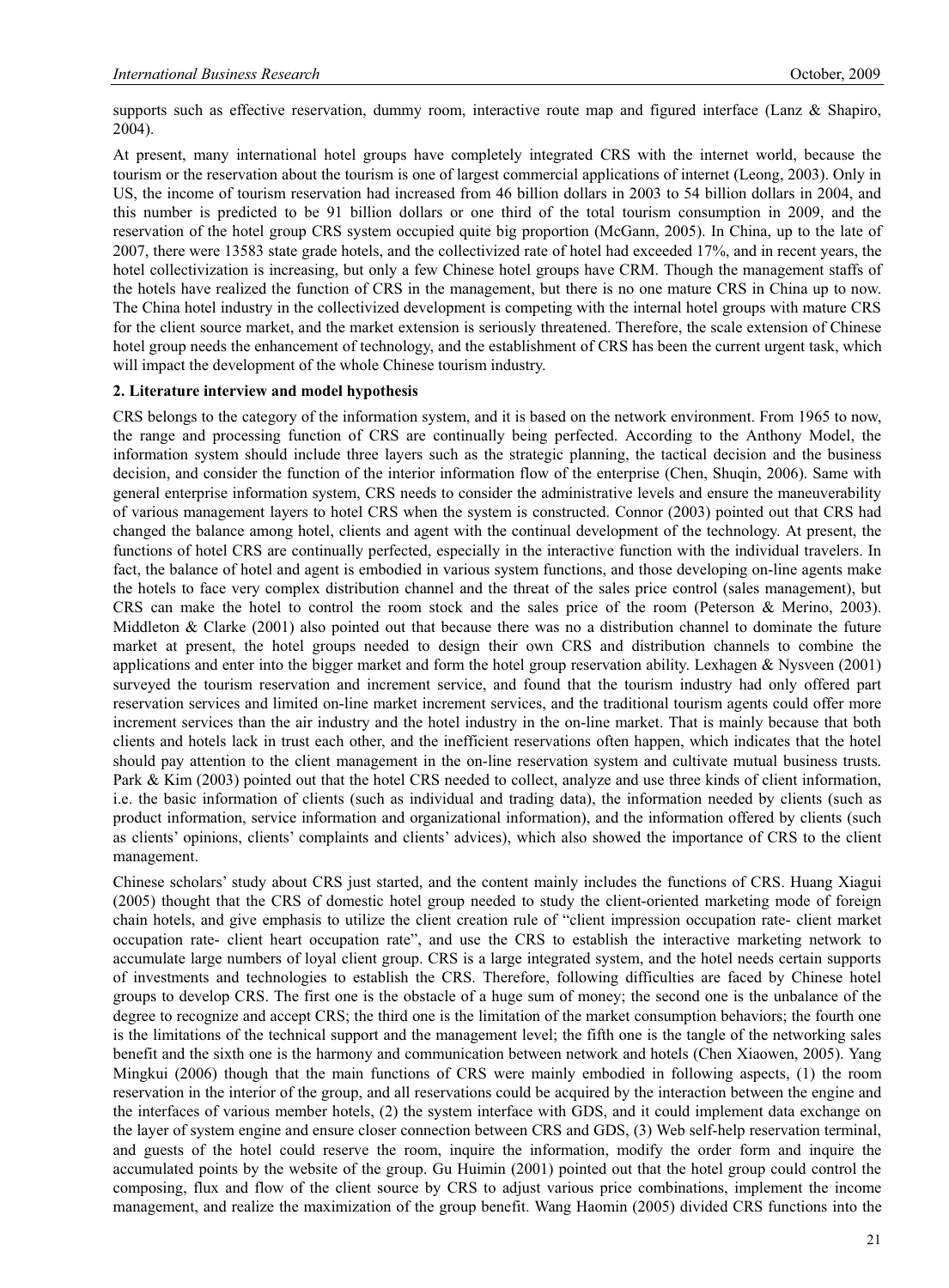client management module, the client history management module, the room and room price management module, the reservation management module, the report management module and the data synchronic module when he studied the frame structure of CRS.

The literature review shows that for the research of CRS function, many scholars had studied the sales management, the client management, the group reservation and the self-help reservation surrounding CRS. In the introduction of foreign research articles about CRS, because the application of CRS was universal and the functions of CRS are perfect, these articles mainly emphasized the method of reservation, the new technology application of online website, and the features and management researches of online clients, and paid more attention to the quantitative analysis and research to CRS. In China, most researches about CRS belonged to exploring researches such as the applicable research of the reservation system, the research of the influencing factors to establish CRS, and the research of the construction of the CRS framework, and most of them are qualitative analysis, and few of them studied the construction of the CRS functional structure construction. As viewed from the hotel manager, the hotel group should treat the CRS strategy as the distribution center, and regard the CRS as the distribution system or an operation entity (Gale, 2006).

Though the review and summarization of these articles, the hypothesis model to describe the CRS functional factors can be established, and the final CRS functional factors model can be confirmed through certain empirical and quantitative analysis. The CRS of domestic hotel group is a comprehensive system project and an integrated system, and the domestic CRS has not been confirmed in the functional structure, and the functional factors and structured model of CRS should be systematically studied to explore the CRS functional model fitting for the application in Chinese hotel enterprises. So the following hypothesis of the CRS functional model (seen in Figure 1) is proposed in the article.

## **3. Research method**

There are few research articles about the theoretical construction of CRS in China, and most of them belong to the qualitatively exploring study of framework, and there is not one article to adopt the survey data to empirically analyze the CRS functional model. To explore the functional model of hotel CRS, the empirical method design is adopted in the article. Based on the CRS hypothesis model in literature review, put out questionnaires to the hotel groups and their member hotels for acquiring data, and adopt the social science statistical software bag of SPSS to implement data factor analysis and the variance analysis for the effective collected questionnaires, and validate and perfect the hypothesis model, and quantitatively demonstrate the model from the qualitative research.

## *3.1 Variable definition and structure dimensions*

Aiming at the hypothesis model, the interviews and surveys are implemented, and the interview objects mainly are domestic hotel groups and suppliers of hotel software such as Shanghai Jinjiang Corporation, Nanjing Jinling Group, New Century Tourism Group, Shanghai Thayer Interactive Corporation and Hangzhou West Lake Software Corporation. By the interviews, the first-hand materials needed to establish the CRS functional demands were formed, and aiming at 5 dimensions of the hypothesis model, the initial variables of each dimension were defined as seen in Table 1.

## *3.2 Samples and questionnaires*

Because the analysis objects in the article are the CRS functional factors of hotel groups which are direct and main users of CRS, so the questionnaires is designed for the whole hotel groups. The survey range of the questionnaire mainly includes Zhejiang, Shanghai, Nanjing, Beijing and Guangzhou, and the amount of questionnaire was 180, and 132 of them were returned, and 120 of them were effective. The returned questionnaires from groups mainly came from Jinjiang Group, Motel Hotel Group, Jinling Group, Huangshan Tourism Group, and there were 67 group questionnaires, and other 53 questionnaires came from the member hotels in the groups.

There are 40 questions designed in the questionnaire, and the 7-scale system is adopted to count the points by the positive direction. "7" denotes "very important/ agree very much", and "1" denotes "very unimportant/ disagree very much". Then the statistical analysis method is used to process the data and obtain the analysis result.

## **4. Analysis of empirical result**

## *4.1 Empirical factor analysis*

The principal component analysis method and the maximum variance rotation method were adopted to confirm the variable structure of the CRS functional factors, and the former 40 variables in 5 dimensions were inducted as 34 variables in 8 dimensions. And the factor loads of the items including "V13 Privacy guarantee, V32 Member reservation, V2 Reservation modification, V36 Message platform, V38 Client sharing and V11 Self-help confirmation" in each principal component had not exceeded 0.5, so these indexes were eliminated, and the factor analysis was performed again. The loads of 34 variables in the second analysis all exceeded 0.5, which indicated that the CRS functional factor possessed certain layer feature in the structure. For the credibility, the coefficient of  $\alpha$  was adopted to measure the coherence degree, and except for the coefficient of the system management factor (0.676), the coefficients of other factors all exceeded 0.7 (about 0.8). Because the study in the article belonged to the exploring study, so the credibility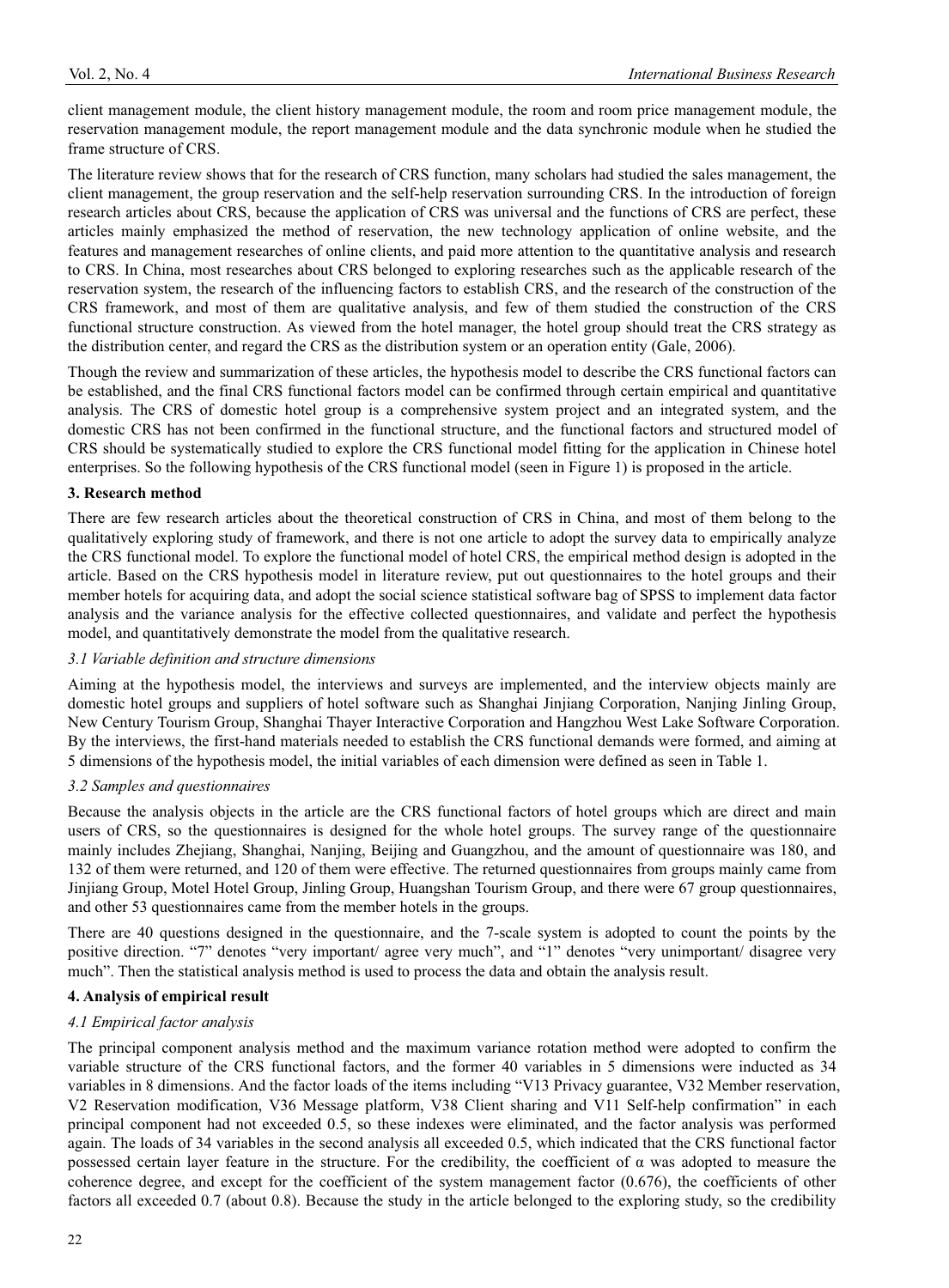of these factors could be accepted, which indicated that the structure of CRS functional variables organized in the article was good. The result of the factor analysis is seen in Table 2.

The naming of CRS functional factors after factor analysis is seen in Table 3.

To test the rationality of the factor analysis, the variances of various factors were further analyzed. The character roots of 8 selected dimensional factors could explain 71.312% of the total variance, so the factor structure of the CRS functional factors could be obtained. To further prove the validity of the factor structure and whether the factor structure has the statistical meanings or whether it happens occasionally, the relative variance analysis such as the variance analysis of various factors with investigated persons' ages, learning levels and duties and the variance analysis of various factors with the star grade and the development of CRS of the hotel where the investigated persons lived in was performed. By the analysis, there were not significant differences between these factors and these investigated persons, so the hypothesis model and the factor structure proposed in the article have certain rationality.

#### *4.2 Explanation of CRS functional factor model*

The main difference between the result of the empirical analysis and the hypothesis model established in the article lies in three new factors, i.e. the channel management factor, the member management factor and the system integration factor. The generation of the channel management factor just validated the management demand of the domestic hotel group to the distribution channels. In the interviews, also all objects mentioned the management of the distribution channels. With the occurrence of more new distribution channels, the hotel chain specially set up a department to contact with these channels, so the hotel chain would be a whole (Wang Yonghua, 2004, P15). The generation of the member management factor also has its practical background. The development of the membership card has been popularized in domestic hotel groups, and many hotels which were interviewed thought that the membership management was the main measure for the difference service. The member clients' any consumption in the hotel group could be accumulated by the form of point, and these points could be exchanged with air mileages, so the membership management has been the effective approach to cultivate loyal clients for the hotel group. The system integration factor is the technical measure for the group to really actualize the "network marketing" and eliminate the "information island". At present, various information systems of the hotel group still in the state that each does things in its own way, and large numbers of information can not be shared, and the headquarters can not effectively acquire the management situation of various member hotels, and the information feedbacks are always in the lagged state. The solution of these problems needs the functional factor of system integration. In addition, if the system lacks in the feature of integration, not only the business flow will be blocked, the client data will be repetitive, inconsistent and false (Sigala, 2003). Therefore, the generation of the channel management factor, the member management factor and the system integration factor can be explained reasonably. For the group reservation in the hypothesis model, some variables are divided into the system integration factor by the factor analysis, and the residual various are renamed as the reservation tracing factor after analyzing, and the content of the reservation tracing is the content of the reservation management of hotel group in fact. Finally, perform further regression analysis to 8 confirmed factors, and various factors can gradually enter into the regression equation, so these 8 factors are the functional factors composing the CRS. If the exterior factors of the system establishment, the functional model of CRS (seen in Figure 2) can be obtained.

According to these 8 functional factors analyzed in the article, the hotel group CRS is established, and the hotel group can acquire following service functions in the management of reservation business to enhance the market competitive ability of the hotel.

(1) Offering real-time reservation and fulfilling clients' requirements for smart services. By CRS, the hotel can offer the products which the clients need in the shortest time, and acquire clients' feedbacks for the products and services in time to improve the products and services of the hotel.

(2) Offering self-help services and on-line communication to clients and enhancing clients' satisfaction degree. Clients can inquire information, collect relation information about the hotel in the short time and implement safe and real-time self-help reservation by the reservation website of the hotel group.

(3) Realizing real seamless connection in the interior of the group and exerting the function of the group resources. CRS will realize the networking and computerization of the hotel group, and really connect various departments and various member hotels which are in the "information island" at present.

(4) Quickly connecting international and domestic channels and realizing the function of channel management. The current electric distribution channel still needs off-line telephone or fax to confirm, but the group can establish more close and opening cooperation with the exterior network reservation centers (such as the global distribution system, C-trip, E-long and other tourism webs) by CRS, and realize the supervision and management to the distribution channels.

(5) Realizing effective client evaluation and digging clients' potential values. By the records and analysis of the client materials, CRS could offer interactive client relationship management in the whole process, strengthen the association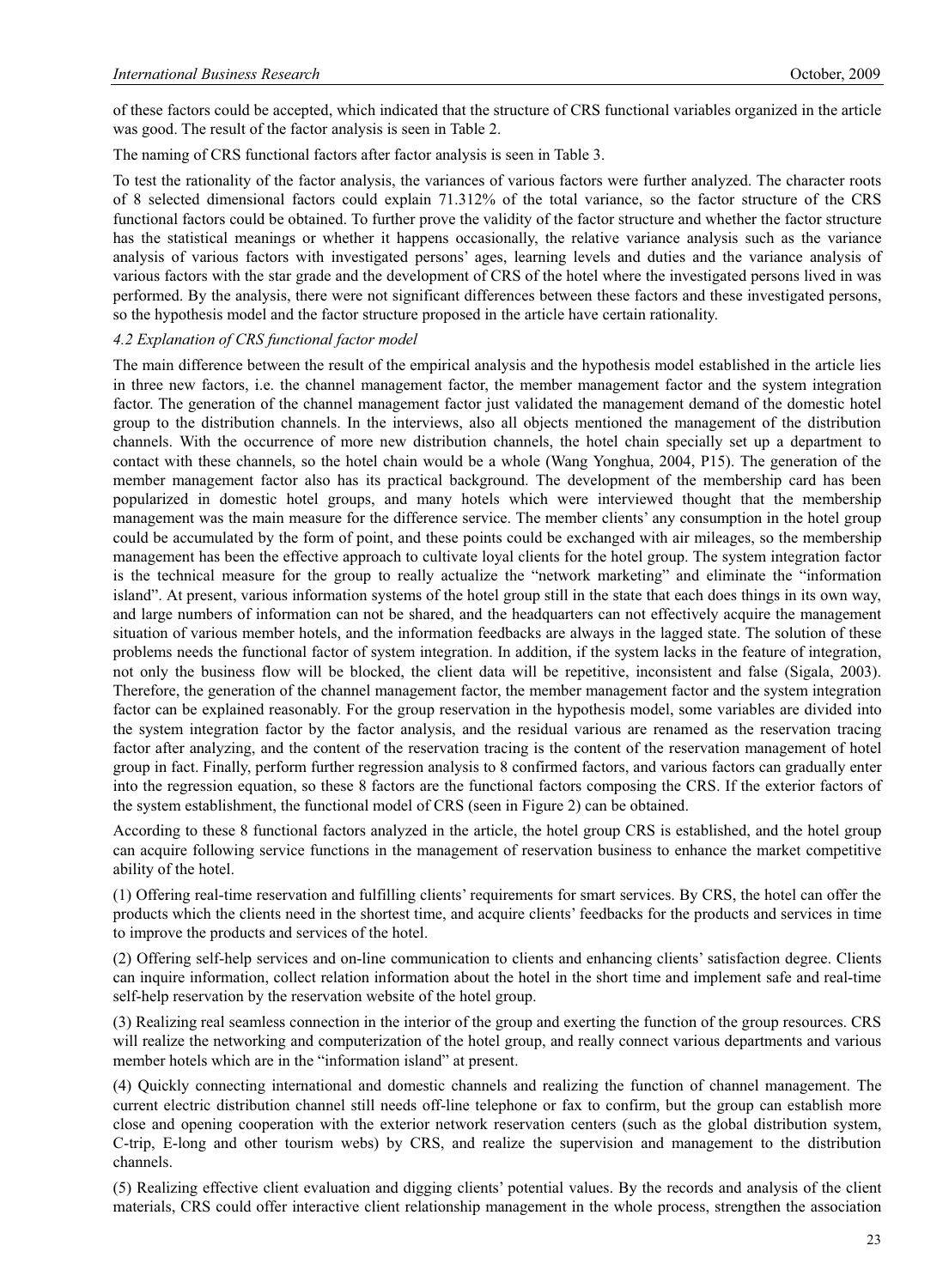between hotels and clients, attract clients' attention to the products and services of the hotel, dig clients' demands, and provide the "possibility" to the "individualized" service and the "one-to-one" marketing for the hotel.

## **5. Model test and advices**

#### *5.1 The CRS functional model of the Nanjing Jinling Group*

Nanjing Jinling Group is the hotel management group based on the Nanjing Jinling Restaurant. In the age of economic globalization, facing the powerful competition of international hotel groups, Jinling Group not only saw the forming and continually development of the new market, but confirmed the road of the collectivized development in 2003. And the group had realized that the collectivized development should depend on the modern science and technology, especially the information communication technology to large extent. At present, the group corporation takes the hotel chain management as the core business.

Depending on the self-management and the management output, Nanjing Jinling Group had realized the extension and growth, and developed to be the large-sized hotel chain enterprise with Chinese representative character and international level. In the top 300 world hotel groups of 2006 in "Hotels", Jinling Group ranked the 154th, and it had ranked the 5th of "the top 20 national brands in the Chinese hotel industry" for three years (Statistics Report of China Hotel Group Corporations of 2006). At present, Jinling Hotel Group has two brands including the "Jinling" Chain Hotel and the "JinYiCun" Chain Hotel, and up to June of 2009, it had managed over 50 hotels, and it is one of Chinese largest 30 hotels in 2009, and its hotels are distributed in Jiangsu, Anhui, Zhejiang, Sichuan and He'nan.

As the group grows continually and the management radius is longer and longer, and group begins to face following problems.

(1) The communication cost is higher and higher and the client management is more and more difficult. The group can not supervise and manage the subordinate hotels in time, and the management of the products lacks in strict supervision in advance.

(2) The management information of the group is more and more complex and dispersive, and the client information is hard to be collected and utilized. The headquarters of the group lacks in the data (especially the room management) which can exactly reflect the management status of the group and can not depend on statistical data to make strategic decisions in time.

(3) The subordinate hotels are in the state that each does things in its own way. The products of the hotels can not be reserved each other, and various hotels only push the sale promotion for their own products and services, and the uniform marketing strategy of the group is deficient, which will influence the extension of the brand.

To solve these problems, in Feb of 2004, Nanjing Jinling Group consigned a 5-year-planning with high jumping-off point, i.e. the "Total Strategic Planning of the Informationization Construction" to IBM. In the planning report, IBM put forward using the informationization measures to solve the management problems of Jinling. By comparing with foreign hotels, the management layer of Jinling Group found that there was large difference between Jinling and foreign hotels in informationization. So the Jinling Hotel Group begun to walk on the road of informationization. In the March of the same year, Jinling Group established the strategic cooperative partner relationship with the Huangzhou West Lake Software Corporation to develop the CRS of hotel group together, and in the March of 2005, the first CRS in Chinese hotel group was formally delivered, and in 2008, the second edition of the Jinling Group CRS was normally delivered. The CRS of Jinling Group mainly includes central reservation, regular program, group marketing and on-line self-help, and the functional model is seen in Figure 3.

(1) The function of central reservation. It includes the reservation of reservation center, the network reservation, the member reservation, the commission management and the client history management. CRS directly connects with all member hotels and can check various kinds of information of member hotels, such as the client file, the room resource, the restaurant resource and the meeting room resource. And it corresponds with the managements such as the system integration and reservation tracing of the CRS functional factor model.

(2) The function of regular program. It includes the client management and distribution, and it can help the hotel group to establish various client data systems and sales plans, and enhance the service quality and fulfill clients' individualized demands. It corresponds with the member management and sales management of the CRS functional factor model, and it also includes many functions such as point encouragement, point consumption, and storage consumption.

(3) The function of group marketing. It could analyze the management data by grasping the real-time resource, offer the marketing content for managers, realize the total marketing of the corporation networking, achieve client value and dig management and sales analysis. It corresponds with the client management and channel management (marketing) of the CRS functional factor model.

(4) The function of on-line self-help. It can realize the self-help reservation by the website and the window, and it mainly includes the room reservation, the order form inquiry, the room state inquiry, the client consumption, the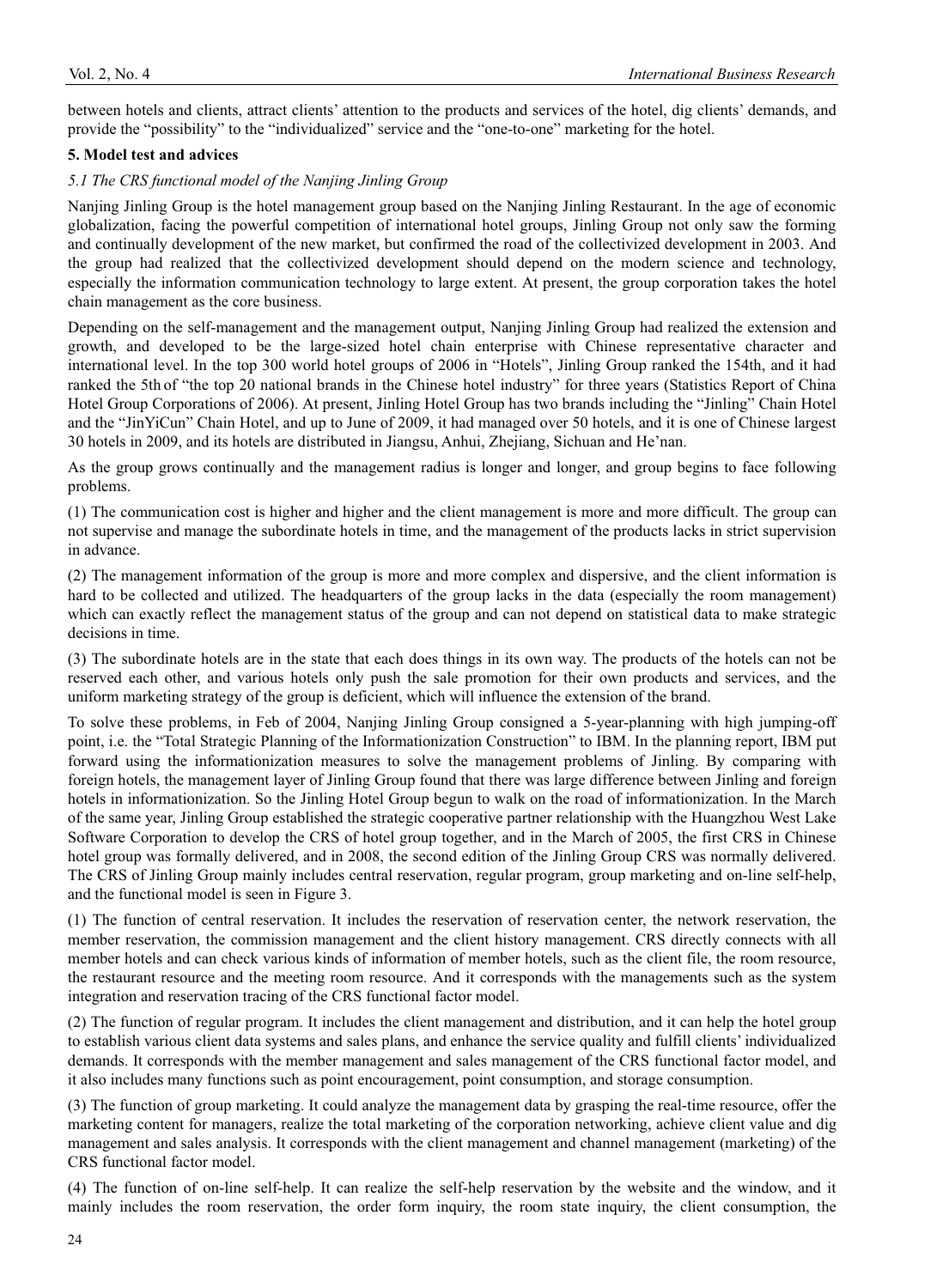accumulated point inquiry, the modification of client material information, and the client communication and complaint. These functions are similar with the factor of self-help reservation of the CRS functional factor model.

(5) The exterior interface mainly realizes the connections of CRS with the exterior parts such as GDS, IDS, self website, distributor and technology.

The CRS functional model of Jinling Group mainly considers three factors, i.e. the group itself, the distribution channel, and the client management, which are basically consistent with the establishment idea of the functional factor model. So the CRS functional factor model in the article could be basically validated in the CRS model of Jinling Group. At present, the third edition of Jinling Group CRS is being planned, and it is hoped to bring competitive advantage for Jinling Group, which is the main reason that Jinling Group can say "no" to the middleman of networking reservation.

#### *5.2 Advices for the establishment of CRS*

The CRS functional factor model in the article is just an ideal framework, and in the practice of the hotel management, the establishment and implementation of CRS will be a long-term project which needs the continual investments and supports of manpower, materials and capitals. Because the capitals that many hotel groups invest to the construction of CRS are limited in certain time and the factors such as the sales management and the client management are gradually deepening in the system implementation, so the establishment of the system is a gradually perfecting process. When the CRS is established, the restrictions of current information system should be considered, so the hotel group should make the analysis of investment benefit, reasonably distribute limited capitals, plan the construction as a whole, implement various functional factors step by step, and gradually perfect the system.

## 5.2.1 Planning as a whole and giving priority to important aspects

In the interviews, some hotels had not implemented planning and prediction well when using CRS, and they only strived for the direction with more and better functions and technologies. However, in the actual development, because of the limitations of capital, time, technology, manpower and materials, the hotel group can not actualize all functional factors once, so the development time of CRS will be delayed, the charge will exceed the budget and some functions will not be practical. Therefore, when the hotel group establishes CRS, it needs a whole planning, and selects part important functional factors to come true first according to its practical situation. Nanjing Jinling Group is the best example, and it first made the planning with large costs, and gradually implemented the planning.

#### 5.2.2 Considering users and optimizing the combinations

The development of CRS should first considers the combinations of various functional variables in the functional factors, and the hotel group needs to optimize and combine these factors and functional variables, and establish the CRS which can fulfill the actual demand of the hotel group. Because of the differences in the division of the organizational structure of various groups and the concrete responsibilities, the division of CRS functional model of various hotel groups should be made according to the actual functions and task objects of the organization. The strategies of various groups to the clients and agents should be different, and the combinations and selections of the functions should be implemented according to the actual situation.

#### 5.2.3 Perfecting CRS continually and step by step

The construction of CRS should not pursue large and complete scale, because the clients' demands are changing continually. The client relationship management should be a long-term strategy for the hotel group, and it needs abundant and complete client materials and should deeply dig customers' demands. The implementation of the client management function needs the supports of all employees. Therefore, the hotel group should fully dig the exterior demands of the group to decide which functions these functional factors should possess and continually perfect CRS based on original demands. With the continual development of CRS, the hotel group should more clearly cognize the demands of CRS functions. According to the principle of "step by step", the CRS functions should be continually perfected. The continual updating of foreign hotel group CRS also indicated the importance of this point. In the case of the article, the second development of Jinling Group to CRS just showed the necessity that the CRS functions should be developed step by step.

From foreign examples, the contribution of CRS to the sustainable develop of hotel group is very obvious. At present, Chinese hotel industry is in the stage of large development, and though the research in the article mainly emphasizes the study of functional factors of CRS, but the continuous study can consider the development mechanism of hotel group CRS to seek the universal rules of CRS development, and offer constructive advices for the development of the hotel group CRS in China.

#### **References**

Chen, Shuqin. (2006). The Theoretical Bases of the Enterprise Management Information System Based on the "Anthony Model". [Online] Available: http://www.zzmie.com/Article\_Show.asp?ArticleID=3477. Mar 11, 2006.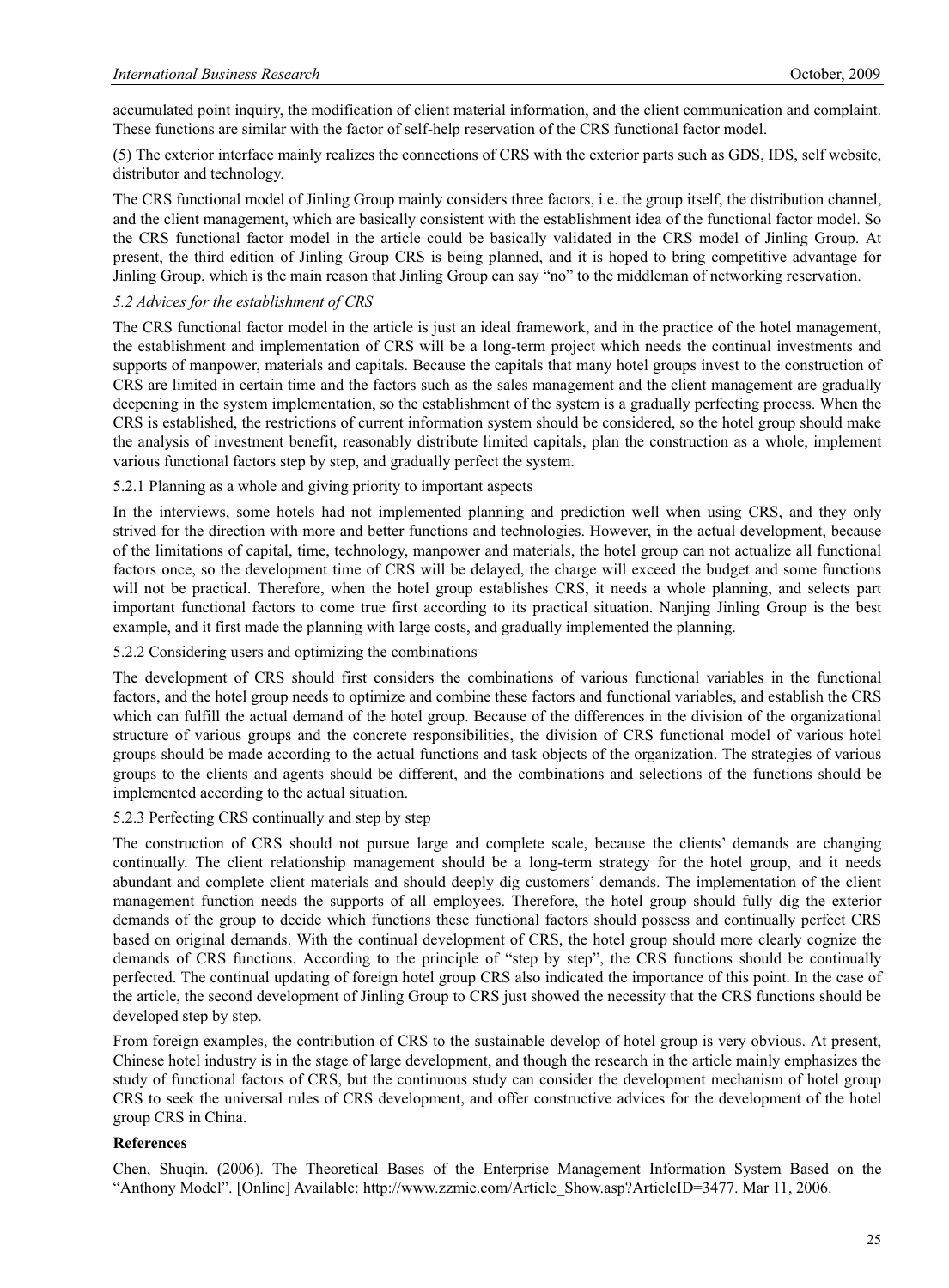Connor, P.O. & Piccoli, G. (2003). Marketing Hotels Using Global Distribution Systems: Revisited. *Cornell Hotel and Restaurant Administration Quarterly.* No.44(5/6). P.105-115.

Dimitrios Buhalis. (2003). *E-Tourism: Information Technology for Strategic Tourism Management.* First Edition is published by arrangement with Pearson Education Limited. 2003.

Gale, C. (2006). What's next for the CRS? *Hotels.* No.7. P.67-68.

Gao, Yafeng & Lu, Zi. (2006). The Relationship between the Tourism Website Information Function with the Tourism Reservation Behavior. *Journal of Shijiazhuang University of Economics.* No.8. P.964-974.

Gary K. Vallen & Jerome J. Vallen. (2002). *Check-in, check-out: managing hotel operations.* Upper Saddle River, N.J.: Prentice Hall. 2002.

Gu, Huimin. (1998). CRS and China Hotel Industry Marketing. *Tourism Tribune.* No.5. P.23-26.

Huang, Xiagui. (2005). The Inspiration on Ways for International Hotel Groups to Make Success. *Journal of Beijing International Studies University.* No.3. P.55-58.

Hu, Xiaotao. (2005). Strategic Thinking of China Hotel Development. *Market Modernization.* No.11. P.63-64.

Lanz, L. & Shapiro, E. (2004). The newest spokes in the wheel of hotel marketing: electronic tools-Web sites, E-marketing, and third-party distribution system. [Online] Available: Http://www.hospitalitynet.org/news//4017890.html. March 18, 2004.

Law, R. & Wong, J. (2003). Successful factors for a travel website: perception s of online purchasers in Hong Kong. *Journal of Hospitality and Tourism Research.* No.27(1). P.118-124.

Leong, C.C. (2003). Effectiveness of the hotel websites in Singapore: a perspective from business to-business (B2B) organizations. *Asia Pacific Journal of Tourism Research.* No.8(2). P.38-47.

Lexhagen, M, & Nysveen, H. (2001). An Update on Swedish and Norwegian Tourism Websites- The Importance of Reservation Services and Value-added Services. *Scandinavian Journal of Hospitality and Tourism.* No.1(2).

Lu, Junliang & Lin, Feng. (2005). Discussion and Research of the Real-time Networking Reservation Implementation Mode for Middle and Small-sized Service Enterprises. *Economic Tribune* No.22. P.58-60.

Ma, J.X., Buhalis, D & Song, H. (2003). ICTs and Internet adoption in China's tourism industry. *International Journal of Information Management.* No.23. P.451-467.

McGann, R. (2005). US Online Travel Market to Soar. [Online] Available: www.clickz.com/stats/sectors/travel/article.php/3433881. Jan 11, 2005.

Middleton, V. & Clarke, J. (2001). *Marketing in Travel and Tourism.* Butterworth Heinemann, London Crichton, 2001.

Nyheim, P.D. (2003). *Technology strategies for the hospitality industry.* Pearson Prentice Hall. P.155-160.

Park, C. & Kim, Y. (2003). A framework of dynamic CRM: linking marketing with information strategy. *Business Process Management Journal.* No.9(5).

Pedersen, P. E., & Methlie, L. B. (2000). *Integration of Services in E-Commerce.* Bergen: SNF-Report 2000(21).

Sigala, M. (2003). Competing in the virtual market space: a strategic model for developing e-commerce in the hotel industry. *International Journal of Hospitality Information Technology.* No.3(1). P.43-60.

Sigala, M., Lockwood, A. & Jones, P. (2001). Gaining advantage from yield management: strategic implementation in the rapidly developing world of IT. *International Journal of Contemporary Hospitality Management.* No.17(3). P.364-377.

Starkov, M. (2005). Price & J Hotelier's 2005 Top Ten Internet Strategy Resolutions. [Online] Available: http://www.hotelnewsresource.com/index.php.

Tourist Hotels Association of China (CTHA). (2006). Statistics of China Hotel Groups (Management Companies). [Online] Available: http://www.cztour.com/lyxh/27/fazhanluntan.htm. May 31, 2006.

Wang, Haomin & Zhang, Zhongneng. (2005). A Framework of Central Reservation System. *Microcomputer Applications.* No.5. P.24-26.

Wang, Yonghua. (2004). Analysis of the Development Tendency of the Hotel Tourism Distribution Reservation. *Hotel Modernization.* No.2. P.33-36.

Yang, Mingkui. (2006). How to Select Proper Hotel Management System. [Online] Available: http://developer.ccidnet.com/art/480/20060227/438723\_1.html. Feb 27, 2006.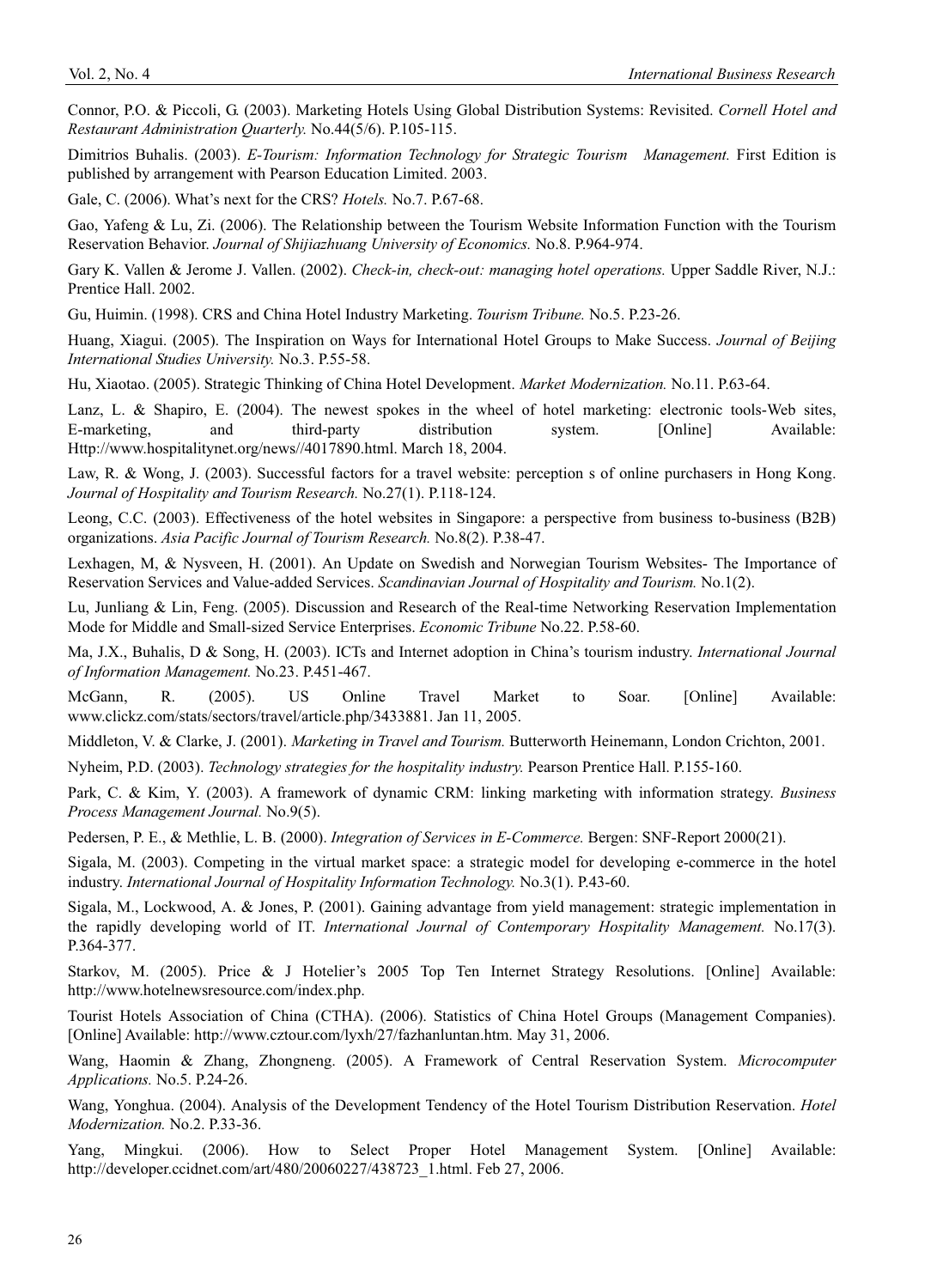| Reserve the room real time according to client's requirements and confirm<br>Real-time<br>V <sub>1</sub><br>it right now<br>reservation<br>Reservation<br>V <sub>2</sub><br>Modify the reservation according to actual situation<br>modification<br>Reservation tracing<br>V <sub>3</sub><br>Inquire why the reservation has not been completed<br>All room resources in the group can be reserved<br>Centralized<br>Group<br>V <sub>4</sub><br>reservation<br>reservation<br>Centralized stock<br>Display all reserved room prices and room quantity in the group<br>V <sub>5</sub><br>PMS direct<br>Seamless connection between PMS and CRS<br>V6<br>connection<br>Members<br>V7<br>Members can reserve the room each other<br>reservation<br>Simple and convenient information search<br>information search<br>V8<br>Clients can inquire real-time room price and useable room on line<br>V <sub>9</sub><br>Self-help inquiry<br>Clients can reserve the room on line<br>Self-help<br>V10<br>reservation<br>Self-help<br>Self-help reservation can be confirmed<br>V11<br>confirmation<br>Self-help<br>Function of safe on-line payment<br>On-line payment<br>V12<br>reservation<br>V13<br>Function of privacy guarantee<br>Privacy guarantee<br>On-line<br>Obtain reservation help on line<br>V14<br>communication<br>Self-help manage basic information (such as order inquiry, modification<br>Self-help<br>V15<br>and cancel)<br>management<br>V16<br>Self-help historical status<br>Self-help history<br>Diversiform room price settings (classification according to room type and<br>Room<br>price<br>V17<br>reservation object)<br>management<br>Flexibly set up usable room reservation<br>Stock management<br>V18<br>Various reservation statistical reports<br>V19<br>Statistical reports<br>Reservation data analysis and prediction<br>Analysis<br>and<br>V20<br>prediction<br>Sales promotion plan of reservation<br>Reservation<br>V21<br>promotion<br>Sales<br>Sales management of various reservation sources<br>Reservation sources<br>V22<br>management<br>The group headquarters controls various distribution channels<br>Channel<br>V23<br>centralization<br>Agent reservation system and CRS seamless connection<br>Agent connection<br>V24<br>V25<br>Agents can follow their clients' reservations<br>Channel tracing<br>Diversity of commission management<br>Commission<br>V26<br>management<br>V27<br>Analysis and prediction of channel reservation data<br>Channel analysis<br>Seamless connection between GDS and hotel CRS<br>GDS connection<br>V28<br>System settings (such as personnel permission setting, system parameter<br>V29<br>System settings<br>setting)<br>System<br>System maintenance (to ensuring the normal running of the system)<br>management<br>System<br>V30<br>maintenance<br>Client record<br>V31<br>Client record management (such as new, inquiry and modifying)<br>V32<br>Member reservation management (such as new, inquiry and modifying)<br>Member reservation<br>Member point accumulation management (such as point accumulation<br>Member<br>point<br>V33<br>calculation and change)<br>accumulation<br>Membership card management (such as issuance and loss reporting)<br>V34<br>Membership card<br>Clients' opinions management (complaint and advices)<br>V35<br>Clients' opinions<br>Client<br>Client message platform (directly send messages to appointed clients at the<br>management<br>V36<br>Message platform<br>same time)<br>Analysis and prediction of client historical reservation<br>V37<br>Client management<br>V38<br>Client resource sharing in the group<br>Client sharing<br>V39<br>Unit agreement file management (such as new, inquiry and modifying)<br>Agreement file<br>V40<br>Analysis and prediction of unit agreement reservation data<br>Agreement analysis | Function<br>dimension | Items in the function dimension | Item for short | Item<br>code |  |
|----------------------------------------------------------------------------------------------------------------------------------------------------------------------------------------------------------------------------------------------------------------------------------------------------------------------------------------------------------------------------------------------------------------------------------------------------------------------------------------------------------------------------------------------------------------------------------------------------------------------------------------------------------------------------------------------------------------------------------------------------------------------------------------------------------------------------------------------------------------------------------------------------------------------------------------------------------------------------------------------------------------------------------------------------------------------------------------------------------------------------------------------------------------------------------------------------------------------------------------------------------------------------------------------------------------------------------------------------------------------------------------------------------------------------------------------------------------------------------------------------------------------------------------------------------------------------------------------------------------------------------------------------------------------------------------------------------------------------------------------------------------------------------------------------------------------------------------------------------------------------------------------------------------------------------------------------------------------------------------------------------------------------------------------------------------------------------------------------------------------------------------------------------------------------------------------------------------------------------------------------------------------------------------------------------------------------------------------------------------------------------------------------------------------------------------------------------------------------------------------------------------------------------------------------------------------------------------------------------------------------------------------------------------------------------------------------------------------------------------------------------------------------------------------------------------------------------------------------------------------------------------------------------------------------------------------------------------------------------------------------------------------------------------------------------------------------------------------------------------------------------------------------------------------------------------------------------------------------------------------------------------------------------------------------------------------------------------------------------------------------------------------------------------------------------------------------------------------------------------------------------------------------------------------------------------------------------------------------------------------------------------------------------------------------------------------------------------------------------------------------------------------------------------------------------------------------------------------------------------|-----------------------|---------------------------------|----------------|--------------|--|
|                                                                                                                                                                                                                                                                                                                                                                                                                                                                                                                                                                                                                                                                                                                                                                                                                                                                                                                                                                                                                                                                                                                                                                                                                                                                                                                                                                                                                                                                                                                                                                                                                                                                                                                                                                                                                                                                                                                                                                                                                                                                                                                                                                                                                                                                                                                                                                                                                                                                                                                                                                                                                                                                                                                                                                                                                                                                                                                                                                                                                                                                                                                                                                                                                                                                                                                                                                                                                                                                                                                                                                                                                                                                                                                                                                                                                                                                |                       |                                 |                |              |  |
|                                                                                                                                                                                                                                                                                                                                                                                                                                                                                                                                                                                                                                                                                                                                                                                                                                                                                                                                                                                                                                                                                                                                                                                                                                                                                                                                                                                                                                                                                                                                                                                                                                                                                                                                                                                                                                                                                                                                                                                                                                                                                                                                                                                                                                                                                                                                                                                                                                                                                                                                                                                                                                                                                                                                                                                                                                                                                                                                                                                                                                                                                                                                                                                                                                                                                                                                                                                                                                                                                                                                                                                                                                                                                                                                                                                                                                                                |                       |                                 |                |              |  |
|                                                                                                                                                                                                                                                                                                                                                                                                                                                                                                                                                                                                                                                                                                                                                                                                                                                                                                                                                                                                                                                                                                                                                                                                                                                                                                                                                                                                                                                                                                                                                                                                                                                                                                                                                                                                                                                                                                                                                                                                                                                                                                                                                                                                                                                                                                                                                                                                                                                                                                                                                                                                                                                                                                                                                                                                                                                                                                                                                                                                                                                                                                                                                                                                                                                                                                                                                                                                                                                                                                                                                                                                                                                                                                                                                                                                                                                                |                       |                                 |                |              |  |
|                                                                                                                                                                                                                                                                                                                                                                                                                                                                                                                                                                                                                                                                                                                                                                                                                                                                                                                                                                                                                                                                                                                                                                                                                                                                                                                                                                                                                                                                                                                                                                                                                                                                                                                                                                                                                                                                                                                                                                                                                                                                                                                                                                                                                                                                                                                                                                                                                                                                                                                                                                                                                                                                                                                                                                                                                                                                                                                                                                                                                                                                                                                                                                                                                                                                                                                                                                                                                                                                                                                                                                                                                                                                                                                                                                                                                                                                |                       |                                 |                |              |  |
|                                                                                                                                                                                                                                                                                                                                                                                                                                                                                                                                                                                                                                                                                                                                                                                                                                                                                                                                                                                                                                                                                                                                                                                                                                                                                                                                                                                                                                                                                                                                                                                                                                                                                                                                                                                                                                                                                                                                                                                                                                                                                                                                                                                                                                                                                                                                                                                                                                                                                                                                                                                                                                                                                                                                                                                                                                                                                                                                                                                                                                                                                                                                                                                                                                                                                                                                                                                                                                                                                                                                                                                                                                                                                                                                                                                                                                                                |                       |                                 |                |              |  |
|                                                                                                                                                                                                                                                                                                                                                                                                                                                                                                                                                                                                                                                                                                                                                                                                                                                                                                                                                                                                                                                                                                                                                                                                                                                                                                                                                                                                                                                                                                                                                                                                                                                                                                                                                                                                                                                                                                                                                                                                                                                                                                                                                                                                                                                                                                                                                                                                                                                                                                                                                                                                                                                                                                                                                                                                                                                                                                                                                                                                                                                                                                                                                                                                                                                                                                                                                                                                                                                                                                                                                                                                                                                                                                                                                                                                                                                                |                       |                                 |                |              |  |
|                                                                                                                                                                                                                                                                                                                                                                                                                                                                                                                                                                                                                                                                                                                                                                                                                                                                                                                                                                                                                                                                                                                                                                                                                                                                                                                                                                                                                                                                                                                                                                                                                                                                                                                                                                                                                                                                                                                                                                                                                                                                                                                                                                                                                                                                                                                                                                                                                                                                                                                                                                                                                                                                                                                                                                                                                                                                                                                                                                                                                                                                                                                                                                                                                                                                                                                                                                                                                                                                                                                                                                                                                                                                                                                                                                                                                                                                |                       |                                 |                |              |  |
|                                                                                                                                                                                                                                                                                                                                                                                                                                                                                                                                                                                                                                                                                                                                                                                                                                                                                                                                                                                                                                                                                                                                                                                                                                                                                                                                                                                                                                                                                                                                                                                                                                                                                                                                                                                                                                                                                                                                                                                                                                                                                                                                                                                                                                                                                                                                                                                                                                                                                                                                                                                                                                                                                                                                                                                                                                                                                                                                                                                                                                                                                                                                                                                                                                                                                                                                                                                                                                                                                                                                                                                                                                                                                                                                                                                                                                                                |                       |                                 |                |              |  |
|                                                                                                                                                                                                                                                                                                                                                                                                                                                                                                                                                                                                                                                                                                                                                                                                                                                                                                                                                                                                                                                                                                                                                                                                                                                                                                                                                                                                                                                                                                                                                                                                                                                                                                                                                                                                                                                                                                                                                                                                                                                                                                                                                                                                                                                                                                                                                                                                                                                                                                                                                                                                                                                                                                                                                                                                                                                                                                                                                                                                                                                                                                                                                                                                                                                                                                                                                                                                                                                                                                                                                                                                                                                                                                                                                                                                                                                                |                       |                                 |                |              |  |
|                                                                                                                                                                                                                                                                                                                                                                                                                                                                                                                                                                                                                                                                                                                                                                                                                                                                                                                                                                                                                                                                                                                                                                                                                                                                                                                                                                                                                                                                                                                                                                                                                                                                                                                                                                                                                                                                                                                                                                                                                                                                                                                                                                                                                                                                                                                                                                                                                                                                                                                                                                                                                                                                                                                                                                                                                                                                                                                                                                                                                                                                                                                                                                                                                                                                                                                                                                                                                                                                                                                                                                                                                                                                                                                                                                                                                                                                |                       |                                 |                |              |  |
|                                                                                                                                                                                                                                                                                                                                                                                                                                                                                                                                                                                                                                                                                                                                                                                                                                                                                                                                                                                                                                                                                                                                                                                                                                                                                                                                                                                                                                                                                                                                                                                                                                                                                                                                                                                                                                                                                                                                                                                                                                                                                                                                                                                                                                                                                                                                                                                                                                                                                                                                                                                                                                                                                                                                                                                                                                                                                                                                                                                                                                                                                                                                                                                                                                                                                                                                                                                                                                                                                                                                                                                                                                                                                                                                                                                                                                                                |                       |                                 |                |              |  |
|                                                                                                                                                                                                                                                                                                                                                                                                                                                                                                                                                                                                                                                                                                                                                                                                                                                                                                                                                                                                                                                                                                                                                                                                                                                                                                                                                                                                                                                                                                                                                                                                                                                                                                                                                                                                                                                                                                                                                                                                                                                                                                                                                                                                                                                                                                                                                                                                                                                                                                                                                                                                                                                                                                                                                                                                                                                                                                                                                                                                                                                                                                                                                                                                                                                                                                                                                                                                                                                                                                                                                                                                                                                                                                                                                                                                                                                                |                       |                                 |                |              |  |
|                                                                                                                                                                                                                                                                                                                                                                                                                                                                                                                                                                                                                                                                                                                                                                                                                                                                                                                                                                                                                                                                                                                                                                                                                                                                                                                                                                                                                                                                                                                                                                                                                                                                                                                                                                                                                                                                                                                                                                                                                                                                                                                                                                                                                                                                                                                                                                                                                                                                                                                                                                                                                                                                                                                                                                                                                                                                                                                                                                                                                                                                                                                                                                                                                                                                                                                                                                                                                                                                                                                                                                                                                                                                                                                                                                                                                                                                |                       |                                 |                |              |  |
|                                                                                                                                                                                                                                                                                                                                                                                                                                                                                                                                                                                                                                                                                                                                                                                                                                                                                                                                                                                                                                                                                                                                                                                                                                                                                                                                                                                                                                                                                                                                                                                                                                                                                                                                                                                                                                                                                                                                                                                                                                                                                                                                                                                                                                                                                                                                                                                                                                                                                                                                                                                                                                                                                                                                                                                                                                                                                                                                                                                                                                                                                                                                                                                                                                                                                                                                                                                                                                                                                                                                                                                                                                                                                                                                                                                                                                                                |                       |                                 |                |              |  |
|                                                                                                                                                                                                                                                                                                                                                                                                                                                                                                                                                                                                                                                                                                                                                                                                                                                                                                                                                                                                                                                                                                                                                                                                                                                                                                                                                                                                                                                                                                                                                                                                                                                                                                                                                                                                                                                                                                                                                                                                                                                                                                                                                                                                                                                                                                                                                                                                                                                                                                                                                                                                                                                                                                                                                                                                                                                                                                                                                                                                                                                                                                                                                                                                                                                                                                                                                                                                                                                                                                                                                                                                                                                                                                                                                                                                                                                                |                       |                                 |                |              |  |
|                                                                                                                                                                                                                                                                                                                                                                                                                                                                                                                                                                                                                                                                                                                                                                                                                                                                                                                                                                                                                                                                                                                                                                                                                                                                                                                                                                                                                                                                                                                                                                                                                                                                                                                                                                                                                                                                                                                                                                                                                                                                                                                                                                                                                                                                                                                                                                                                                                                                                                                                                                                                                                                                                                                                                                                                                                                                                                                                                                                                                                                                                                                                                                                                                                                                                                                                                                                                                                                                                                                                                                                                                                                                                                                                                                                                                                                                |                       |                                 |                |              |  |
|                                                                                                                                                                                                                                                                                                                                                                                                                                                                                                                                                                                                                                                                                                                                                                                                                                                                                                                                                                                                                                                                                                                                                                                                                                                                                                                                                                                                                                                                                                                                                                                                                                                                                                                                                                                                                                                                                                                                                                                                                                                                                                                                                                                                                                                                                                                                                                                                                                                                                                                                                                                                                                                                                                                                                                                                                                                                                                                                                                                                                                                                                                                                                                                                                                                                                                                                                                                                                                                                                                                                                                                                                                                                                                                                                                                                                                                                |                       |                                 |                |              |  |
|                                                                                                                                                                                                                                                                                                                                                                                                                                                                                                                                                                                                                                                                                                                                                                                                                                                                                                                                                                                                                                                                                                                                                                                                                                                                                                                                                                                                                                                                                                                                                                                                                                                                                                                                                                                                                                                                                                                                                                                                                                                                                                                                                                                                                                                                                                                                                                                                                                                                                                                                                                                                                                                                                                                                                                                                                                                                                                                                                                                                                                                                                                                                                                                                                                                                                                                                                                                                                                                                                                                                                                                                                                                                                                                                                                                                                                                                |                       |                                 |                |              |  |
|                                                                                                                                                                                                                                                                                                                                                                                                                                                                                                                                                                                                                                                                                                                                                                                                                                                                                                                                                                                                                                                                                                                                                                                                                                                                                                                                                                                                                                                                                                                                                                                                                                                                                                                                                                                                                                                                                                                                                                                                                                                                                                                                                                                                                                                                                                                                                                                                                                                                                                                                                                                                                                                                                                                                                                                                                                                                                                                                                                                                                                                                                                                                                                                                                                                                                                                                                                                                                                                                                                                                                                                                                                                                                                                                                                                                                                                                |                       |                                 |                |              |  |
|                                                                                                                                                                                                                                                                                                                                                                                                                                                                                                                                                                                                                                                                                                                                                                                                                                                                                                                                                                                                                                                                                                                                                                                                                                                                                                                                                                                                                                                                                                                                                                                                                                                                                                                                                                                                                                                                                                                                                                                                                                                                                                                                                                                                                                                                                                                                                                                                                                                                                                                                                                                                                                                                                                                                                                                                                                                                                                                                                                                                                                                                                                                                                                                                                                                                                                                                                                                                                                                                                                                                                                                                                                                                                                                                                                                                                                                                |                       |                                 |                |              |  |
|                                                                                                                                                                                                                                                                                                                                                                                                                                                                                                                                                                                                                                                                                                                                                                                                                                                                                                                                                                                                                                                                                                                                                                                                                                                                                                                                                                                                                                                                                                                                                                                                                                                                                                                                                                                                                                                                                                                                                                                                                                                                                                                                                                                                                                                                                                                                                                                                                                                                                                                                                                                                                                                                                                                                                                                                                                                                                                                                                                                                                                                                                                                                                                                                                                                                                                                                                                                                                                                                                                                                                                                                                                                                                                                                                                                                                                                                |                       |                                 |                |              |  |
|                                                                                                                                                                                                                                                                                                                                                                                                                                                                                                                                                                                                                                                                                                                                                                                                                                                                                                                                                                                                                                                                                                                                                                                                                                                                                                                                                                                                                                                                                                                                                                                                                                                                                                                                                                                                                                                                                                                                                                                                                                                                                                                                                                                                                                                                                                                                                                                                                                                                                                                                                                                                                                                                                                                                                                                                                                                                                                                                                                                                                                                                                                                                                                                                                                                                                                                                                                                                                                                                                                                                                                                                                                                                                                                                                                                                                                                                |                       |                                 |                |              |  |
|                                                                                                                                                                                                                                                                                                                                                                                                                                                                                                                                                                                                                                                                                                                                                                                                                                                                                                                                                                                                                                                                                                                                                                                                                                                                                                                                                                                                                                                                                                                                                                                                                                                                                                                                                                                                                                                                                                                                                                                                                                                                                                                                                                                                                                                                                                                                                                                                                                                                                                                                                                                                                                                                                                                                                                                                                                                                                                                                                                                                                                                                                                                                                                                                                                                                                                                                                                                                                                                                                                                                                                                                                                                                                                                                                                                                                                                                |                       |                                 |                |              |  |
|                                                                                                                                                                                                                                                                                                                                                                                                                                                                                                                                                                                                                                                                                                                                                                                                                                                                                                                                                                                                                                                                                                                                                                                                                                                                                                                                                                                                                                                                                                                                                                                                                                                                                                                                                                                                                                                                                                                                                                                                                                                                                                                                                                                                                                                                                                                                                                                                                                                                                                                                                                                                                                                                                                                                                                                                                                                                                                                                                                                                                                                                                                                                                                                                                                                                                                                                                                                                                                                                                                                                                                                                                                                                                                                                                                                                                                                                |                       |                                 |                |              |  |
|                                                                                                                                                                                                                                                                                                                                                                                                                                                                                                                                                                                                                                                                                                                                                                                                                                                                                                                                                                                                                                                                                                                                                                                                                                                                                                                                                                                                                                                                                                                                                                                                                                                                                                                                                                                                                                                                                                                                                                                                                                                                                                                                                                                                                                                                                                                                                                                                                                                                                                                                                                                                                                                                                                                                                                                                                                                                                                                                                                                                                                                                                                                                                                                                                                                                                                                                                                                                                                                                                                                                                                                                                                                                                                                                                                                                                                                                |                       |                                 |                |              |  |
|                                                                                                                                                                                                                                                                                                                                                                                                                                                                                                                                                                                                                                                                                                                                                                                                                                                                                                                                                                                                                                                                                                                                                                                                                                                                                                                                                                                                                                                                                                                                                                                                                                                                                                                                                                                                                                                                                                                                                                                                                                                                                                                                                                                                                                                                                                                                                                                                                                                                                                                                                                                                                                                                                                                                                                                                                                                                                                                                                                                                                                                                                                                                                                                                                                                                                                                                                                                                                                                                                                                                                                                                                                                                                                                                                                                                                                                                |                       |                                 |                |              |  |
|                                                                                                                                                                                                                                                                                                                                                                                                                                                                                                                                                                                                                                                                                                                                                                                                                                                                                                                                                                                                                                                                                                                                                                                                                                                                                                                                                                                                                                                                                                                                                                                                                                                                                                                                                                                                                                                                                                                                                                                                                                                                                                                                                                                                                                                                                                                                                                                                                                                                                                                                                                                                                                                                                                                                                                                                                                                                                                                                                                                                                                                                                                                                                                                                                                                                                                                                                                                                                                                                                                                                                                                                                                                                                                                                                                                                                                                                |                       |                                 |                |              |  |
|                                                                                                                                                                                                                                                                                                                                                                                                                                                                                                                                                                                                                                                                                                                                                                                                                                                                                                                                                                                                                                                                                                                                                                                                                                                                                                                                                                                                                                                                                                                                                                                                                                                                                                                                                                                                                                                                                                                                                                                                                                                                                                                                                                                                                                                                                                                                                                                                                                                                                                                                                                                                                                                                                                                                                                                                                                                                                                                                                                                                                                                                                                                                                                                                                                                                                                                                                                                                                                                                                                                                                                                                                                                                                                                                                                                                                                                                |                       |                                 |                |              |  |
|                                                                                                                                                                                                                                                                                                                                                                                                                                                                                                                                                                                                                                                                                                                                                                                                                                                                                                                                                                                                                                                                                                                                                                                                                                                                                                                                                                                                                                                                                                                                                                                                                                                                                                                                                                                                                                                                                                                                                                                                                                                                                                                                                                                                                                                                                                                                                                                                                                                                                                                                                                                                                                                                                                                                                                                                                                                                                                                                                                                                                                                                                                                                                                                                                                                                                                                                                                                                                                                                                                                                                                                                                                                                                                                                                                                                                                                                |                       |                                 |                |              |  |
|                                                                                                                                                                                                                                                                                                                                                                                                                                                                                                                                                                                                                                                                                                                                                                                                                                                                                                                                                                                                                                                                                                                                                                                                                                                                                                                                                                                                                                                                                                                                                                                                                                                                                                                                                                                                                                                                                                                                                                                                                                                                                                                                                                                                                                                                                                                                                                                                                                                                                                                                                                                                                                                                                                                                                                                                                                                                                                                                                                                                                                                                                                                                                                                                                                                                                                                                                                                                                                                                                                                                                                                                                                                                                                                                                                                                                                                                |                       |                                 |                |              |  |
|                                                                                                                                                                                                                                                                                                                                                                                                                                                                                                                                                                                                                                                                                                                                                                                                                                                                                                                                                                                                                                                                                                                                                                                                                                                                                                                                                                                                                                                                                                                                                                                                                                                                                                                                                                                                                                                                                                                                                                                                                                                                                                                                                                                                                                                                                                                                                                                                                                                                                                                                                                                                                                                                                                                                                                                                                                                                                                                                                                                                                                                                                                                                                                                                                                                                                                                                                                                                                                                                                                                                                                                                                                                                                                                                                                                                                                                                |                       |                                 |                |              |  |
|                                                                                                                                                                                                                                                                                                                                                                                                                                                                                                                                                                                                                                                                                                                                                                                                                                                                                                                                                                                                                                                                                                                                                                                                                                                                                                                                                                                                                                                                                                                                                                                                                                                                                                                                                                                                                                                                                                                                                                                                                                                                                                                                                                                                                                                                                                                                                                                                                                                                                                                                                                                                                                                                                                                                                                                                                                                                                                                                                                                                                                                                                                                                                                                                                                                                                                                                                                                                                                                                                                                                                                                                                                                                                                                                                                                                                                                                |                       |                                 |                |              |  |
|                                                                                                                                                                                                                                                                                                                                                                                                                                                                                                                                                                                                                                                                                                                                                                                                                                                                                                                                                                                                                                                                                                                                                                                                                                                                                                                                                                                                                                                                                                                                                                                                                                                                                                                                                                                                                                                                                                                                                                                                                                                                                                                                                                                                                                                                                                                                                                                                                                                                                                                                                                                                                                                                                                                                                                                                                                                                                                                                                                                                                                                                                                                                                                                                                                                                                                                                                                                                                                                                                                                                                                                                                                                                                                                                                                                                                                                                |                       |                                 |                |              |  |
|                                                                                                                                                                                                                                                                                                                                                                                                                                                                                                                                                                                                                                                                                                                                                                                                                                                                                                                                                                                                                                                                                                                                                                                                                                                                                                                                                                                                                                                                                                                                                                                                                                                                                                                                                                                                                                                                                                                                                                                                                                                                                                                                                                                                                                                                                                                                                                                                                                                                                                                                                                                                                                                                                                                                                                                                                                                                                                                                                                                                                                                                                                                                                                                                                                                                                                                                                                                                                                                                                                                                                                                                                                                                                                                                                                                                                                                                |                       |                                 |                |              |  |
|                                                                                                                                                                                                                                                                                                                                                                                                                                                                                                                                                                                                                                                                                                                                                                                                                                                                                                                                                                                                                                                                                                                                                                                                                                                                                                                                                                                                                                                                                                                                                                                                                                                                                                                                                                                                                                                                                                                                                                                                                                                                                                                                                                                                                                                                                                                                                                                                                                                                                                                                                                                                                                                                                                                                                                                                                                                                                                                                                                                                                                                                                                                                                                                                                                                                                                                                                                                                                                                                                                                                                                                                                                                                                                                                                                                                                                                                |                       |                                 |                |              |  |
|                                                                                                                                                                                                                                                                                                                                                                                                                                                                                                                                                                                                                                                                                                                                                                                                                                                                                                                                                                                                                                                                                                                                                                                                                                                                                                                                                                                                                                                                                                                                                                                                                                                                                                                                                                                                                                                                                                                                                                                                                                                                                                                                                                                                                                                                                                                                                                                                                                                                                                                                                                                                                                                                                                                                                                                                                                                                                                                                                                                                                                                                                                                                                                                                                                                                                                                                                                                                                                                                                                                                                                                                                                                                                                                                                                                                                                                                |                       |                                 |                |              |  |
|                                                                                                                                                                                                                                                                                                                                                                                                                                                                                                                                                                                                                                                                                                                                                                                                                                                                                                                                                                                                                                                                                                                                                                                                                                                                                                                                                                                                                                                                                                                                                                                                                                                                                                                                                                                                                                                                                                                                                                                                                                                                                                                                                                                                                                                                                                                                                                                                                                                                                                                                                                                                                                                                                                                                                                                                                                                                                                                                                                                                                                                                                                                                                                                                                                                                                                                                                                                                                                                                                                                                                                                                                                                                                                                                                                                                                                                                |                       |                                 |                |              |  |
|                                                                                                                                                                                                                                                                                                                                                                                                                                                                                                                                                                                                                                                                                                                                                                                                                                                                                                                                                                                                                                                                                                                                                                                                                                                                                                                                                                                                                                                                                                                                                                                                                                                                                                                                                                                                                                                                                                                                                                                                                                                                                                                                                                                                                                                                                                                                                                                                                                                                                                                                                                                                                                                                                                                                                                                                                                                                                                                                                                                                                                                                                                                                                                                                                                                                                                                                                                                                                                                                                                                                                                                                                                                                                                                                                                                                                                                                |                       |                                 |                |              |  |
|                                                                                                                                                                                                                                                                                                                                                                                                                                                                                                                                                                                                                                                                                                                                                                                                                                                                                                                                                                                                                                                                                                                                                                                                                                                                                                                                                                                                                                                                                                                                                                                                                                                                                                                                                                                                                                                                                                                                                                                                                                                                                                                                                                                                                                                                                                                                                                                                                                                                                                                                                                                                                                                                                                                                                                                                                                                                                                                                                                                                                                                                                                                                                                                                                                                                                                                                                                                                                                                                                                                                                                                                                                                                                                                                                                                                                                                                |                       |                                 |                |              |  |
|                                                                                                                                                                                                                                                                                                                                                                                                                                                                                                                                                                                                                                                                                                                                                                                                                                                                                                                                                                                                                                                                                                                                                                                                                                                                                                                                                                                                                                                                                                                                                                                                                                                                                                                                                                                                                                                                                                                                                                                                                                                                                                                                                                                                                                                                                                                                                                                                                                                                                                                                                                                                                                                                                                                                                                                                                                                                                                                                                                                                                                                                                                                                                                                                                                                                                                                                                                                                                                                                                                                                                                                                                                                                                                                                                                                                                                                                |                       |                                 |                |              |  |
|                                                                                                                                                                                                                                                                                                                                                                                                                                                                                                                                                                                                                                                                                                                                                                                                                                                                                                                                                                                                                                                                                                                                                                                                                                                                                                                                                                                                                                                                                                                                                                                                                                                                                                                                                                                                                                                                                                                                                                                                                                                                                                                                                                                                                                                                                                                                                                                                                                                                                                                                                                                                                                                                                                                                                                                                                                                                                                                                                                                                                                                                                                                                                                                                                                                                                                                                                                                                                                                                                                                                                                                                                                                                                                                                                                                                                                                                |                       |                                 |                |              |  |
|                                                                                                                                                                                                                                                                                                                                                                                                                                                                                                                                                                                                                                                                                                                                                                                                                                                                                                                                                                                                                                                                                                                                                                                                                                                                                                                                                                                                                                                                                                                                                                                                                                                                                                                                                                                                                                                                                                                                                                                                                                                                                                                                                                                                                                                                                                                                                                                                                                                                                                                                                                                                                                                                                                                                                                                                                                                                                                                                                                                                                                                                                                                                                                                                                                                                                                                                                                                                                                                                                                                                                                                                                                                                                                                                                                                                                                                                |                       |                                 |                |              |  |
|                                                                                                                                                                                                                                                                                                                                                                                                                                                                                                                                                                                                                                                                                                                                                                                                                                                                                                                                                                                                                                                                                                                                                                                                                                                                                                                                                                                                                                                                                                                                                                                                                                                                                                                                                                                                                                                                                                                                                                                                                                                                                                                                                                                                                                                                                                                                                                                                                                                                                                                                                                                                                                                                                                                                                                                                                                                                                                                                                                                                                                                                                                                                                                                                                                                                                                                                                                                                                                                                                                                                                                                                                                                                                                                                                                                                                                                                |                       |                                 |                |              |  |
|                                                                                                                                                                                                                                                                                                                                                                                                                                                                                                                                                                                                                                                                                                                                                                                                                                                                                                                                                                                                                                                                                                                                                                                                                                                                                                                                                                                                                                                                                                                                                                                                                                                                                                                                                                                                                                                                                                                                                                                                                                                                                                                                                                                                                                                                                                                                                                                                                                                                                                                                                                                                                                                                                                                                                                                                                                                                                                                                                                                                                                                                                                                                                                                                                                                                                                                                                                                                                                                                                                                                                                                                                                                                                                                                                                                                                                                                |                       |                                 |                |              |  |
|                                                                                                                                                                                                                                                                                                                                                                                                                                                                                                                                                                                                                                                                                                                                                                                                                                                                                                                                                                                                                                                                                                                                                                                                                                                                                                                                                                                                                                                                                                                                                                                                                                                                                                                                                                                                                                                                                                                                                                                                                                                                                                                                                                                                                                                                                                                                                                                                                                                                                                                                                                                                                                                                                                                                                                                                                                                                                                                                                                                                                                                                                                                                                                                                                                                                                                                                                                                                                                                                                                                                                                                                                                                                                                                                                                                                                                                                |                       |                                 |                |              |  |
|                                                                                                                                                                                                                                                                                                                                                                                                                                                                                                                                                                                                                                                                                                                                                                                                                                                                                                                                                                                                                                                                                                                                                                                                                                                                                                                                                                                                                                                                                                                                                                                                                                                                                                                                                                                                                                                                                                                                                                                                                                                                                                                                                                                                                                                                                                                                                                                                                                                                                                                                                                                                                                                                                                                                                                                                                                                                                                                                                                                                                                                                                                                                                                                                                                                                                                                                                                                                                                                                                                                                                                                                                                                                                                                                                                                                                                                                |                       |                                 |                |              |  |
|                                                                                                                                                                                                                                                                                                                                                                                                                                                                                                                                                                                                                                                                                                                                                                                                                                                                                                                                                                                                                                                                                                                                                                                                                                                                                                                                                                                                                                                                                                                                                                                                                                                                                                                                                                                                                                                                                                                                                                                                                                                                                                                                                                                                                                                                                                                                                                                                                                                                                                                                                                                                                                                                                                                                                                                                                                                                                                                                                                                                                                                                                                                                                                                                                                                                                                                                                                                                                                                                                                                                                                                                                                                                                                                                                                                                                                                                |                       |                                 |                |              |  |

## Table 1. Definitions of CRS functional variables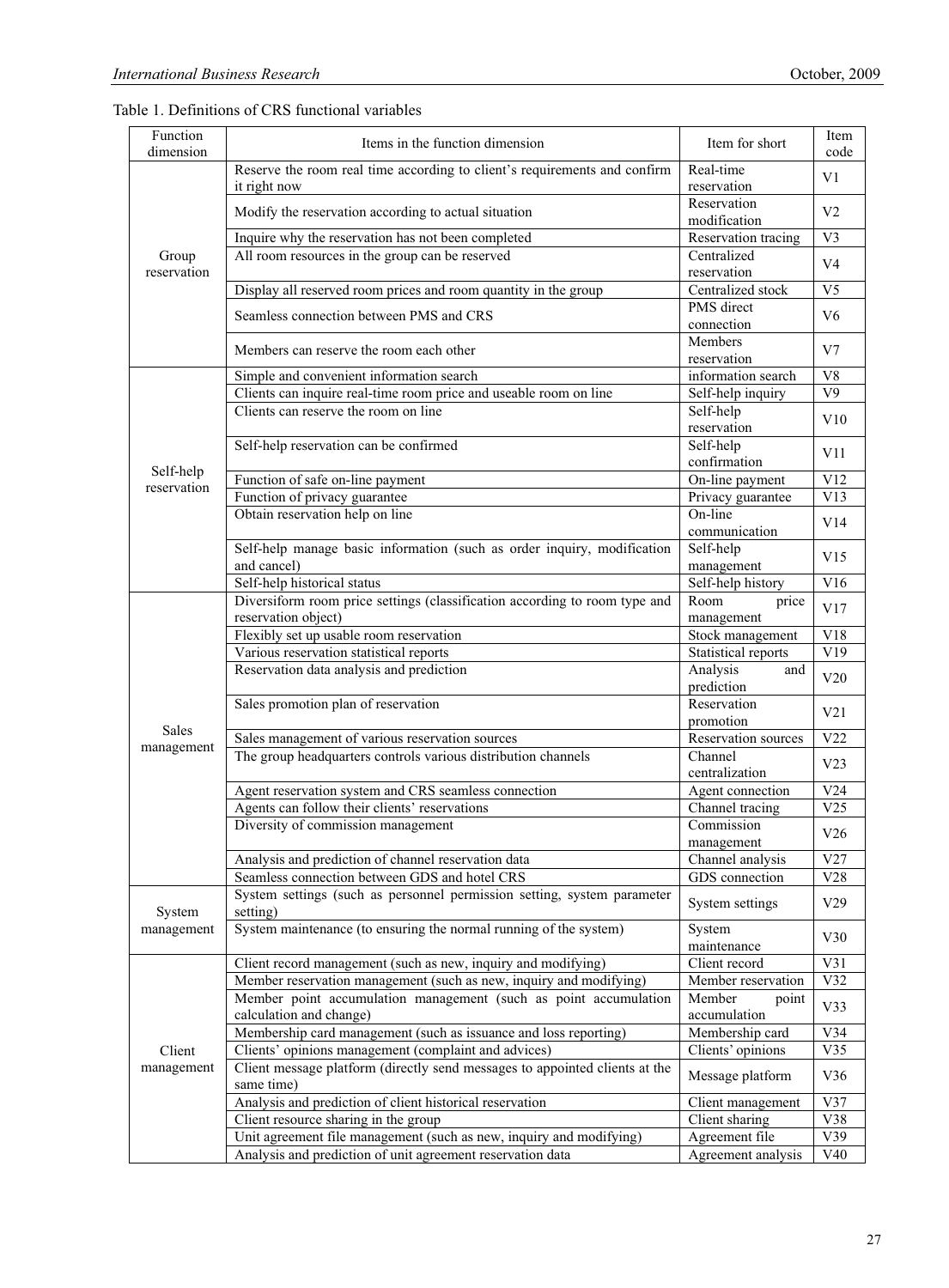|  |  | Table 2. Analysis result of hotel chain CRS key functional factors |  |  |  |  |  |  |  |
|--|--|--------------------------------------------------------------------|--|--|--|--|--|--|--|
|--|--|--------------------------------------------------------------------|--|--|--|--|--|--|--|

|                             | Factor load  |                |          |          |          |          |          |          |
|-----------------------------|--------------|----------------|----------|----------|----------|----------|----------|----------|
| Functional variable         | $\mathbf{1}$ | $\overline{2}$ | 3        | 4        | 5        | 6        | 7        | 8        |
| V8 Information search       | 0.739        | 0.044          | 0.172    | 0.150    | $-0.127$ | 0.071    | 0.087    | 0.033    |
| V9 Self-help inquiry        | 0.831        | 0.127          | 0.170    | 0.182    | 0.128    | 0.031    | $-0.031$ | 0.040    |
| V10 Self-help reservation   | 0.739        | 0.127          | 0.262    | 0.177    | 0.171    | 0.108    | 0.059    | 0.034    |
| V12 On-line payment         | 0.604        | $-0.079$       | $-0.023$ | $-0.168$ | $-0.057$ | $-0.065$ | 0.370    | 0.253    |
| V14 On-line communication   | 0.732        | 0.127          | 0.108    | 0.223    | 0.091    | $-0.039$ | $-0.029$ | 0.002    |
| V15 Self-help management    | 0.716        | 0.296          | 0.083    | 0.093    | 0.069    | $-0.048$ | 0.058    | 0.162    |
| V16 Self-help history       | 0.876        | 0.135          | 0.134    | 0.095    | 0.094    | $-0.020$ | 0.157    | 0.075    |
| V4 Centralized reservation  | 0.249        | 0.770          | 0.159    | 0.108    | 0.118    | 0.080    | $-0.117$ | 0.003    |
| V5 Centralized stock        | 0.281        | 0.682          | 0.210    | 0.125    | 0.097    | 0.059    | 0.038    | 0.107    |
| V6 PMS Direct connection    | 0.076        | 0.588          | 0.162    | 0.218    | 0.094    | 0.201    | $-0.082$ | 0.010    |
| V23 Channel centralization  | 0.079        | 0.606          | 0.154    | $-0.050$ | 0.228    | $-0.122$ | 0.414    | 0.082    |
| V24 Agent connection        | 0.150        | 0.725          | 0.133    | 0.348    | 0.196    | $-0.054$ | 0.131    | 0.191    |
| V28 GDS connection          | 0.001        | 0.651          | 0.141    | 0.283    | 0.027    | $-0.031$ | 0.312    | $-0.080$ |
| V17 Room price management   | 0.010        | 0.342          | 0.719    | 0.182    | 0.026    | 0.051    | 0.117    | 0.115    |
| V18 Stock management        | 0.326        | 0.066          | 0.795    | 0.091    | 0.148    | 0.011    | 0.039    | 0.173    |
| V19 Statistical reports     | 0.243        | 0.234          | 0.715    | 0.126    | 0.182    | $-0.027$ | 0.122    | 0.025    |
| V20 Analysis and prediction | 0.213        | $-0.041$       | 0.783    | 0.184    | 0.099    | 0.018    | 0.035    | $-0.019$ |
| V21 Reservation promotion   | 0.281        | 0.253          | 0.524    | 0.160    | 0.285    | $-0.138$ | 0.308    | 0.054    |
| V22 Reservation sources     | 0.034        | 0.382          | 0.681    | 0.168    | 0.034    | 0.030    | 0.083    | 0.003    |
| V31 Client record           | 0.229        | 0.406          | 0.144    | 0.639    | 0.121    | $-0.229$ | 0.105    | 0.092    |
| V35 Clients' opinions       | 0.153        | 0.062          | 0.099    | 0.796    | 0.089    | 0.105    | 0.090    | 0.048    |
| V37 Client management       | 0.305        | 0.291          | 0.171    | 0.726    | 0.076    | $-0.049$ | 0.098    | 0.156    |
| V39 Agreement file          | 0.165        | 0.208          | 0.258    | 0.681    | 0.096    | 0.068    | 0.176    | 0.182    |
| V40 Agreement analysis      | 0.084        | 0.315          | 0.304    | 0.726    | 0.171    | 0.103    | 0.102    | 0.232    |
| V25 Channel tracing         | 0.053        | 0.148          | 0.093    | 0.236    | 0.788    | 0.125    | $-0.114$ | 0.036    |
| V26 Commission management   | 0.048        | 0.226          | 0.258    | $-0.003$ | 0.818    | $-0.074$ | 0.052    | 0.091    |
| V27 Channel analysis        | 0.129        | 0.093          | 0.092    | 0.120    | 0.787    | $-0.096$ | 0.207    | $-0.071$ |
| V1 Real-time reservation    | 0.167        | $-0.173$       | 0.001    | 0.241    | 0.077    | 0.711    | 0.248    | $-0.117$ |
| V3 Reservation tracing      | $-0.002$     | 0.104          | $-0.048$ | $-0.195$ | 0.024    | 0.832    | 0.016    | 0.098    |
| V7 Members reservation      | $-0.101$     | 0.180          | 0.088    | 0.122    | $-0.175$ | 0.722    | $-0.280$ | 0.043    |
| V33 Member point            | 0.187        | 0.179          | 0.248    | 0.429    | 0.063    | 0.046    | 0.705    | 0.137    |
| accumulation                |              |                |          |          |          |          |          |          |
| V34 Membership card         | 0.230        | 0.148          | 0.307    | 0.409    | 0.093    | 0.008    | 0.714    | 0.022    |
| V29 System settings         | 0.205        | $-0.055$       | 0.151    | 0.298    | 0.021    | $-0.008$ | $-0.013$ | 0.732    |
| V30 System maintenance      | 0.119        | 0.202          | 0.047    | 0.142    | 0.021    | 0.058    | 0.113    | 0.832    |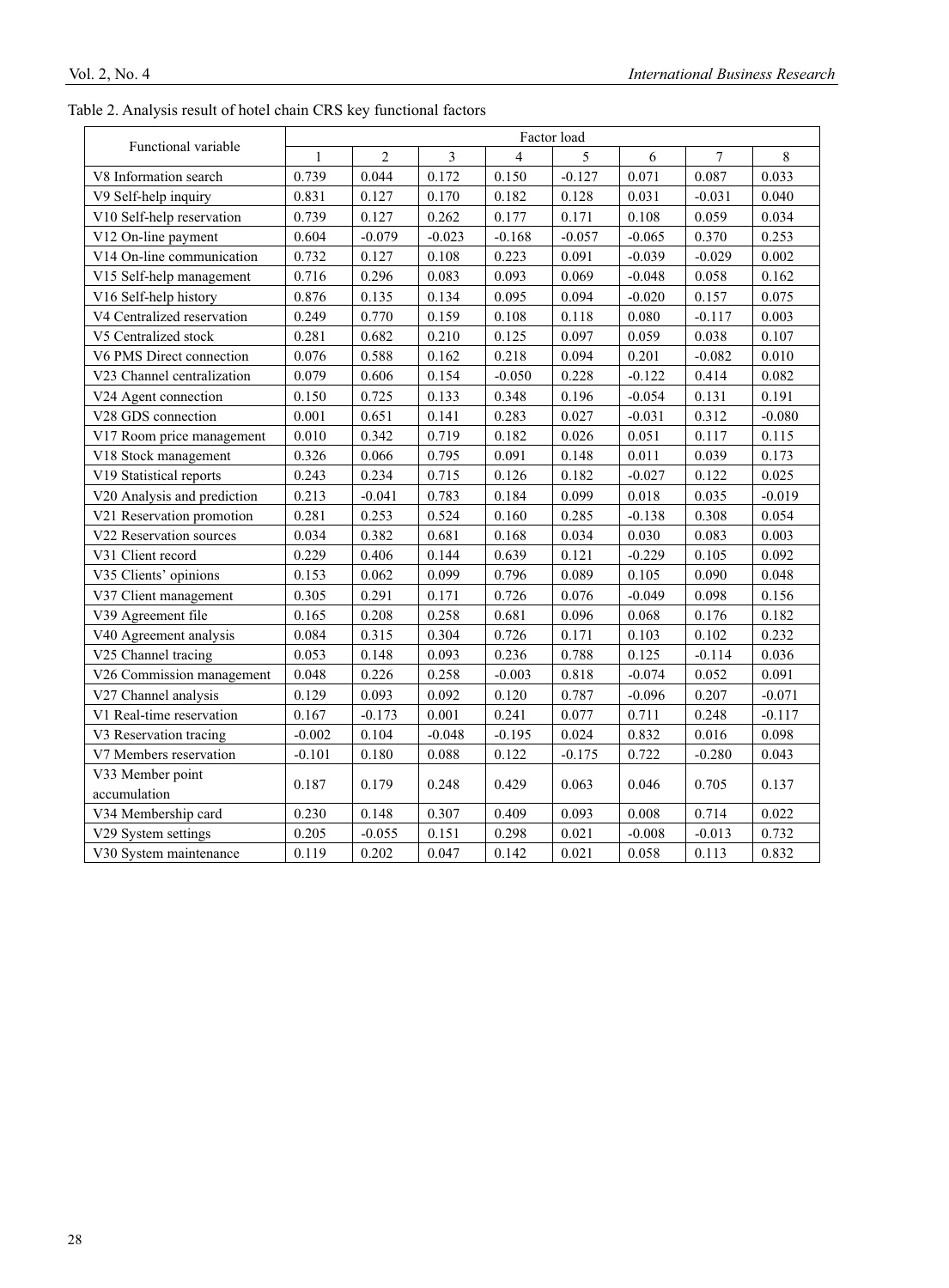| Factor         |                            | Coefficient<br>of a | Variable combination                                                                                                                                                                                                             |  |  |  |  |  |
|----------------|----------------------------|---------------------|----------------------------------------------------------------------------------------------------------------------------------------------------------------------------------------------------------------------------------|--|--|--|--|--|
| F1             | Self-help<br>reservation   | 0.887               | V8 Information search<br>Self-help inquiry<br>V <sub>10</sub> Self-help reservation<br>V9<br>V14 On-line communication<br>V <sub>15</sub> Self-help<br>On-line payment<br>V12<br>management<br>V <sub>16</sub> Self-help history |  |  |  |  |  |
| F2             | System<br>integration      | 0.850               | V4 Centralized reservation<br>V6 PMS direct<br>V5 Centralized stock<br>connection<br>V23 Channel centralization<br>V <sub>28</sub> GDS connection<br>V24 Agent connection                                                        |  |  |  |  |  |
| F <sub>3</sub> | <b>Sales</b><br>management | 0.877               | V18 Stock management<br>V19 Statistical reports<br>V <sub>17</sub> Room price management<br>V20 Analysis and prediction<br>V21 Reservation promotion<br>V22 Reservation<br>sources                                               |  |  |  |  |  |
| F4             | Client<br>management       | 0.896               | V35 Clients' opinions<br>V31 Client record<br>V37 Client management<br>V40 Agreement analysis<br>V39 Agreement file                                                                                                              |  |  |  |  |  |
| F <sub>5</sub> | Channel<br>management      | 0.751               | V25 Channel tracing<br>V26 Commission management<br>V27 Channel analysis                                                                                                                                                         |  |  |  |  |  |
| F6             | Reservation<br>tracing     | 0.855               | V1 Real-time reservation<br>V7 Member<br>V3 Reservation tracing<br>reservation                                                                                                                                                   |  |  |  |  |  |
| F7             | Member<br>management       | 0.926               | V34 Membership card<br>V33 Member point accumulation                                                                                                                                                                             |  |  |  |  |  |
| F8             | System<br>management       | 0.676               | V29 System settings<br>V30 System maintenance                                                                                                                                                                                    |  |  |  |  |  |

Table 3. Naming of CRS functional factors after factor analysis



Figure 1. CRS Functional Factor Hypothesis Model